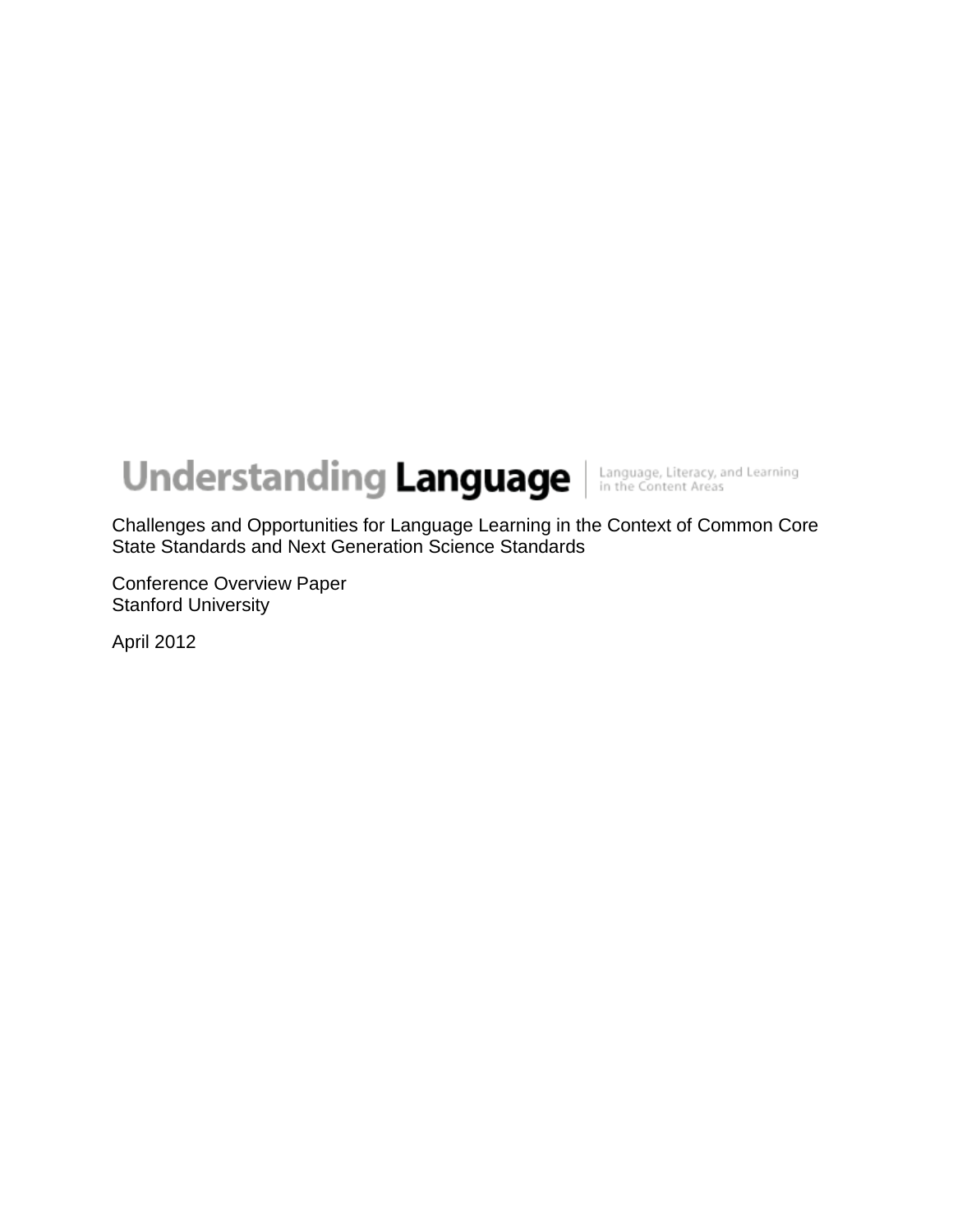#### **Goals of the Conference**

#### **To Deepen and Amplify Our Understanding of the Relationship between Language and Content**

The Common Core State Standards now adopted by most states, and the Next Generation Science Standards currently under development, are intended to improve the culture of learning in classrooms across the country. As *Understanding Language*  initiative leaders Kenji Hakuta and María Santos summarize it, they "raise the bar for learning, call for increased language capacities in combination with increased content sophistication, and call for a high level of discourse in classrooms across all subject areas."

The primary goals of the Understanding Language initiative are:

- 1. to examine and explain how and why language matters in the context of these new Standards;
- 2. to exemplify language-rich ways to support learning, with particular attention to the needs of English language learners (ELLs);
- 3. to expand and extend the work across the spectrum of the new Standards through working with school districts and in partnerships with support organizations during the implementation phase of these new Standards; and
- 4. to explore policy issues aimed at effectively educating ELLs in light of the new Standards and emerging approaches to second language acquisition and subject matter pedagogy.

The project commissioned the papers presented at this conference as a way to begin this work on all four fronts. Conference attendees included paper authors and others invited to comment and to represent the perspectives ranging from research to teaching and administration at the district, state, and partnership level. As multiple authors of conference papers emphasize, these standards provide both new challenges and new opportunities for English language learners. As Hakuta and Santos note, "ELLs have a right to appropriate education… grounded in sound theory [of content learning and language learning]… and implemented in ways that address their needs systematically, through coordinated support linking teachers, materials, formative assessments, tests and accountability systems, and technology." The conference explored the issues implicit in this statement.

Instruction based on sound theory of language learning was the topic of papers presented by van Lier and Walqui and by Walqui and Heritage, and the theme of the conference summary talk by Guadalupe Valdés. It also appeared as a common thread in papers on assessment and the three subject area papers on Standards and ELLs. The common message is that three parallel shifts in perspective on how language is learned are needed: From an individual process to a more socially engaged process; from a linear building of structures and vocabulary aimed at correctness and fluency to a non-linear and complex developmental process aimed at comprehension and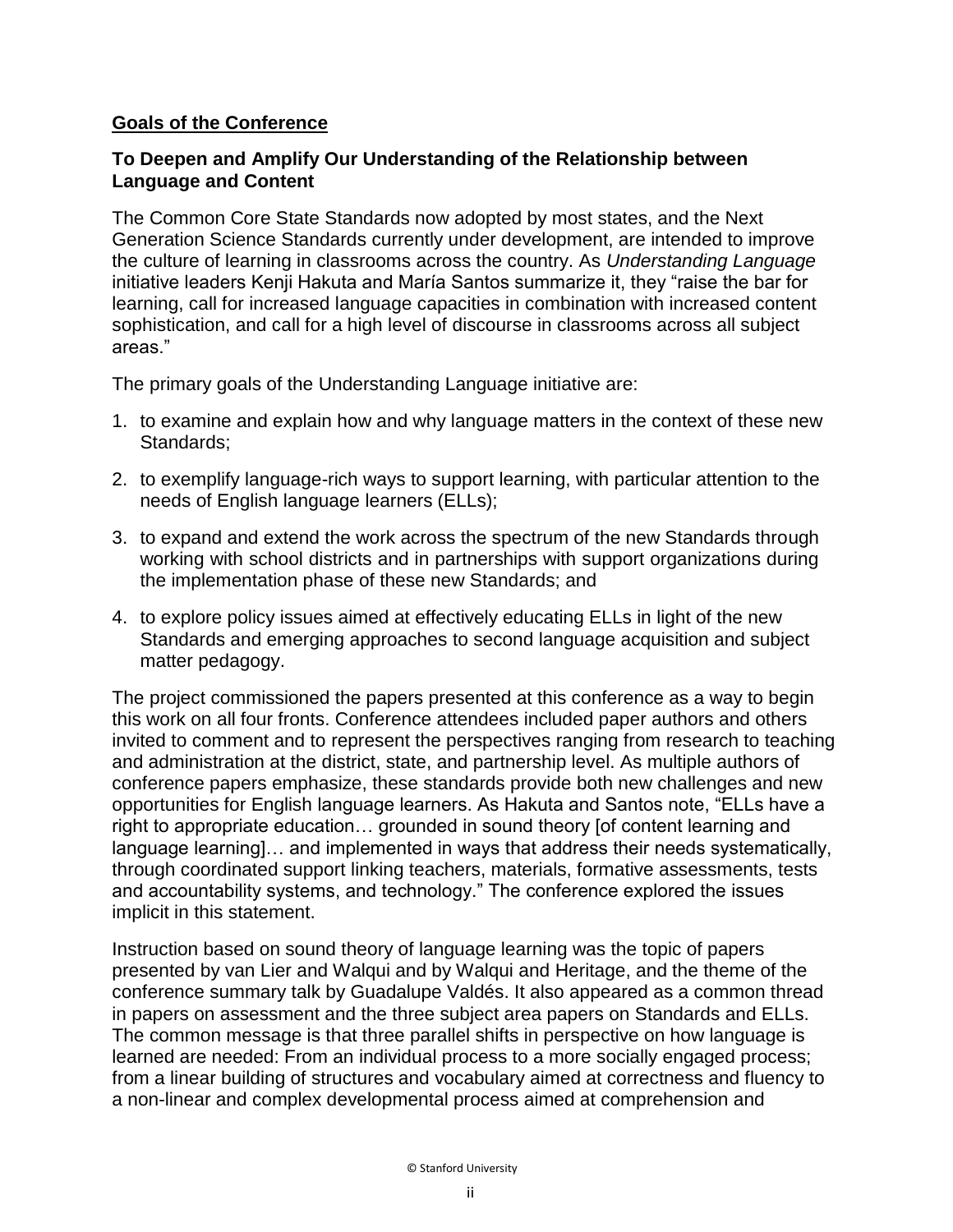communication; and from teaching language *per se* to supporting participation in activity that simultaneously develops conceptual understanding and language use.

The conference explored the implications of these shifts for classroom support of language learners (papers 1-6, 9, 10, 11), for language proficiency standards and supports for ELLs in subject-area, standards-based assessments (papers 7, 8), and for policies related to the support of language learners (papers 10, 11, 12). The conference ended with three summary talks, from three perspectives: understanding language learning (Guadalupe Valdés); understanding language challenges and opportunities and the needs of disciplinary teachers implementing new standards (Phil Daro); and understanding language challenges and opportunities from a strategic perspective at the district, state and national levels (Jennifer O'Day).

## **Conceptualizations of Language and Language Acquisition**

Complementary perspectives on the acquisition of language and literacy were presented throughout the conference, yet common themes emerged. Most salient among those included recommendations that we:

- 1. Move away from defining language primarily as form or even as function, and toward a redefinition of language as a complex adaptive system of communicative actions to realize key purposes.
- 2. Recognize that language learning occurs more effectively through indirect intervention where learners can acquire language experientially rather than through a structural syllabus of language forms. Language development occurs in subject area classrooms when teachers carefully scaffold language and content learning, and where students work and talk together. ELLs learn language as they engage in meaningful content-rich activities (projects, presentations, investigations) that encourage language growth through perception, interaction, planning, research, discussion, argument, and co-construction of academic products. Acceptance of "flawed" language supports growth in communication and participation in disciplinary learning.
- 3. Broaden the conception of literacy and learning and see them as not only being about the development of particular kinds of print-based skills but as "participation in a range of valued meaning-making practices" both in and out of school.

The conference summary by Guadalupe Valdés highlighted the changing views of language learning, both the process and the desired outcomes. She stated "where we are right now in the field is that we are beginning to talk about language as a complex adaptive system—indeed that is a term that comes out of chaos and complexity theory. The suggestion from this perspective is that language isn't linear, that it self-adapts in ways that are not predictable." She stressed that language instruction and language proficiency assessments have been based on a different view, of structures acquired in a particular order and of a steady progression toward a more "native speaker" standard of usage. She suggested "the native speaker norm [as a goal] is increasingly being questioned in the fields of applied linguistics and sociolinguistics." She noted the common theme of the new Standards to require student participation in classroom activity and discourse that reflects the practices of the discipline, so that students can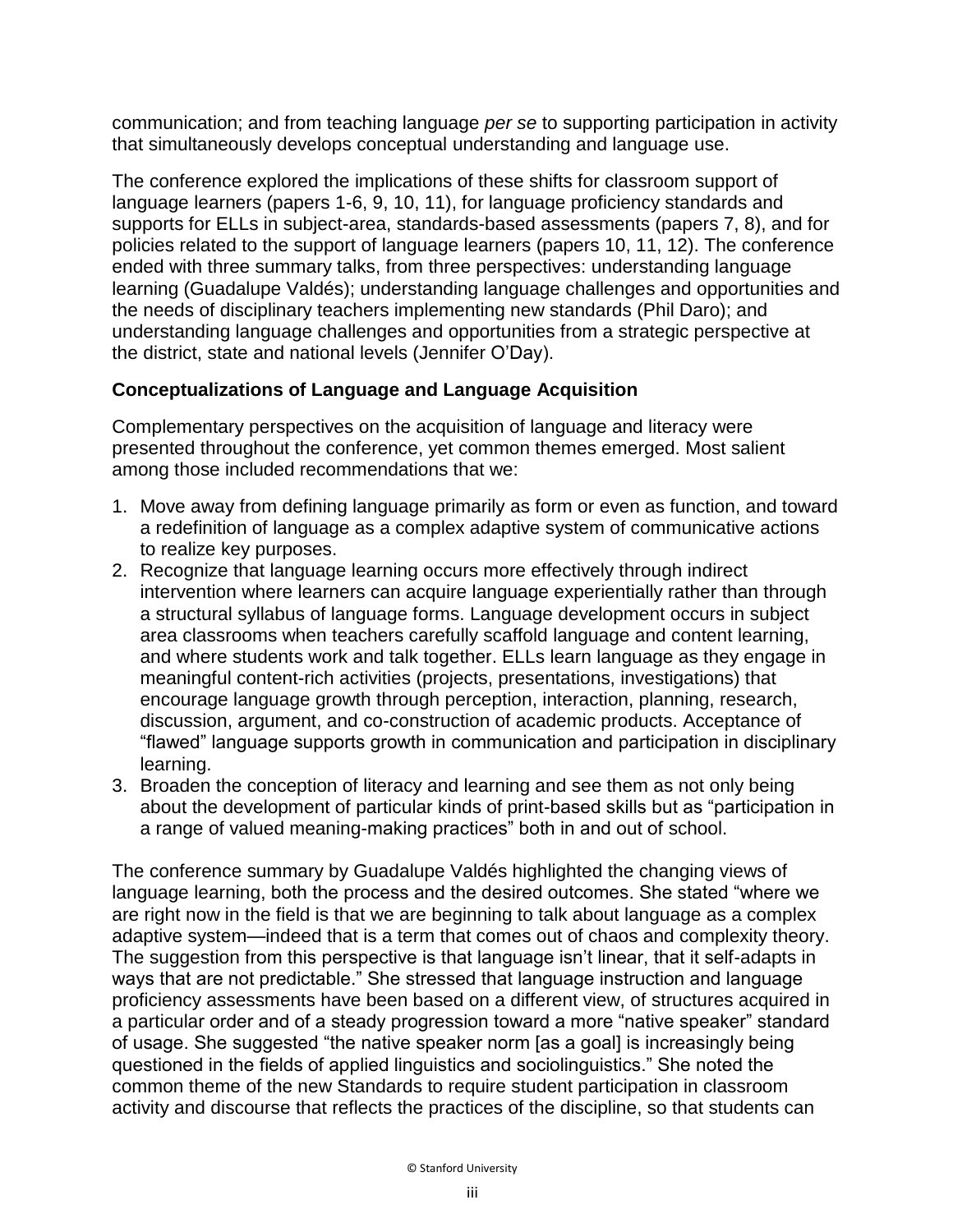develop discourse skills within a community of practice. Thus, viewing language as a social practice, she asked, "what do most of our [ELL] students need to do to be able to [thrive in] these rich content classrooms?" answering that the first requirement is language comprehension sufficient to obtain information in this context. She then articulated a progression of what students at various levels of English language proficiency might demonstrate as evidence of having "obtained information." This example suggests an entirely different set of organizers for language proficiency standards, around practices emphasized by the new standards within the disciplines, instead of the usual "content-free" tasks found on most language tests assessing the ability to speak, listen, read, and write and emphasizing accuracy, complexity, and fluency. She challenged content assessment experts to develop ways to assess students' ability to participate in the classroom discourse and practices suggested by the new Standards, and their ability to learn content through that participation. She stressed also the value of students' self-assessing their language progress and language development needs. Finally, she turned to the issue of language instruction. She questioned the value of what is too often done in the name of teaching language, when its primary stress is on grammar and sentence structure, at the expense of pragmatic participatory competence. Furthermore, she noted that time devoted to explicit and direct language instruction tends to isolate ELLs from opportunities to learn subject content and to hear and learn language more naturally from examples of content- and age-appropriate language produced by other students and by teachers in content-rich and discourse-rich subject-area classrooms. She reiterated the comment of Hakuta and Santos that, in the context of these new Standards, we will need to "have these rich language environments and it will have implications for everything else that we do."

#### **Challenges and Opportunities from New Standards**

The common theme of the three papers devoted to particular disciplines, as well as those on instruction, was that the new Standards for language arts and mathematics and Next Generation Science Standards all require shifts in classroom practice. In particular these shifts increase the fraction of time students spend interacting and talking with one another around content. The challenge is then to ensure that ELLs become full participants in this discourse. This creates content-rich and language-rich learning opportunities, environments in which language is acquired through participation in meaningful activities. Students are provided with opportunities for developing their comprehension of the language used by teachers and peers in the classroom. Students use their emerging English to engage in the learning of science, mathematics, social studies and language arts.

We next summarize the critical shifts and opportunities discipline by discipline for the three areas for which common standards exist or are forthcoming in the near future: English language arts, mathematics, and science. Social studies is not separately discussed because new standards for this discipline have yet to emerge, but the ELA paper does address the Common Core State Standards for Literacy in History/Social Studies, Science, and Technical Subjects. These standards specifically state that (a) the language and literacy development of ELLs is a shared responsibility among English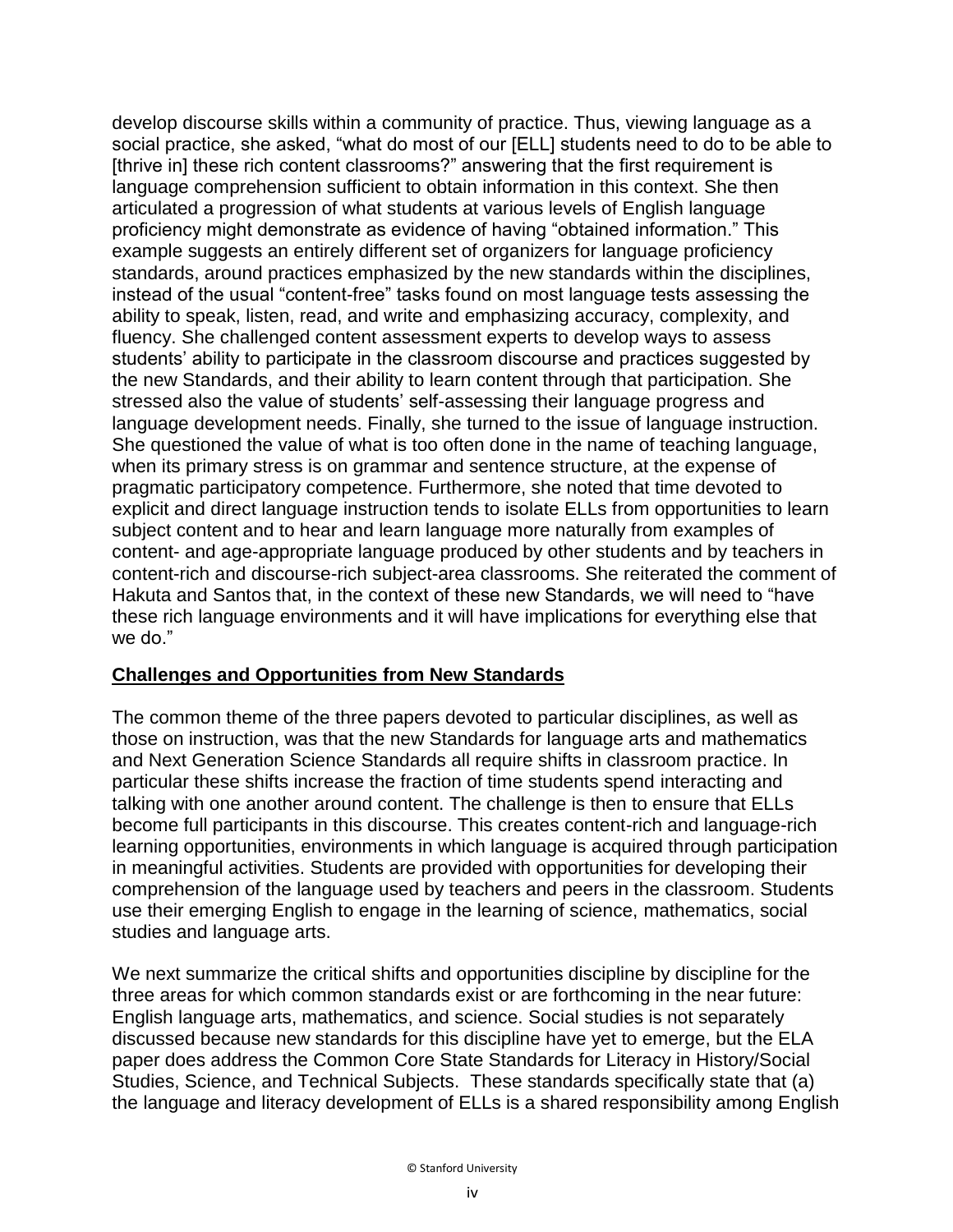teachers, English language development (ELD) teachers, and other content-area teachers and (b) the use of language and literacy varies with regard to different audiences and purposes within and across the disciplines.

## **Shifts in English Language Arts/Literacy**:

The major shifts in the ELA/Literacy Standards are articulated in terms of what students must do in various domains:

- 1. Reading: Students read and comprehend literature and informational texts of increasing complexity to build knowledge.
- 2. Writing: Students use evidence to inform, argue and analyze for varied audiences/purposes and present knowledge gained through research.
- 3. Speaking and Listening: Students work collaboratively, understand multiple perspectives and present ideas.
- 4. Language: Students use language and conventions to achieve particular functions, purposes and rhetorical effects.

# **Leveraging Opportunities for ELLs in English Language Arts/Literacy**:

The following teaching practices provide students with opportunities to work towards standards attainment in the domains of reading, writing, speaking and listening:

- 1. Reading: Instruction leverages background knowledge, builds strategic competence and provides supports to allow access to complex texts rather than simplifying or "pre-empting" the text.
- 2. Writing: Instruction draws upon students' home languages and background strengths to develop content for writing and scaffold writing itself; provides ELs with meaningful engagement with mentor texts, including opportunities to focus on language and text structure; and ensures that writing is meaningful communication.
- 3. Speaking and Listening: Instruction provides opportunities for extended discourse and engagement with academic texts; supports different kinds of participant structures (whole class, small group, one on one); develops meaningful collaborative tasks that allow students to use their full linguistic/cultural resources; and teaches ELs strategies to engage with text in multiple ways.

## **Shifts in Mathematics:**

Two primary shifts characterize the new standards in mathematics:

- 1. A focus on practices: The eight mathematical practices described in the standards provide opportunities for students to engage in posing and solving problems, explaining concepts and making connections, understanding multiple representations of mathematical concepts and models, communicating their thought processes through procedures, justifying reasoning, and making arguments.
- 2. The importance of discussion: Instruction as envisioned in the standards should support mathematical discussions and use a variety of participation structures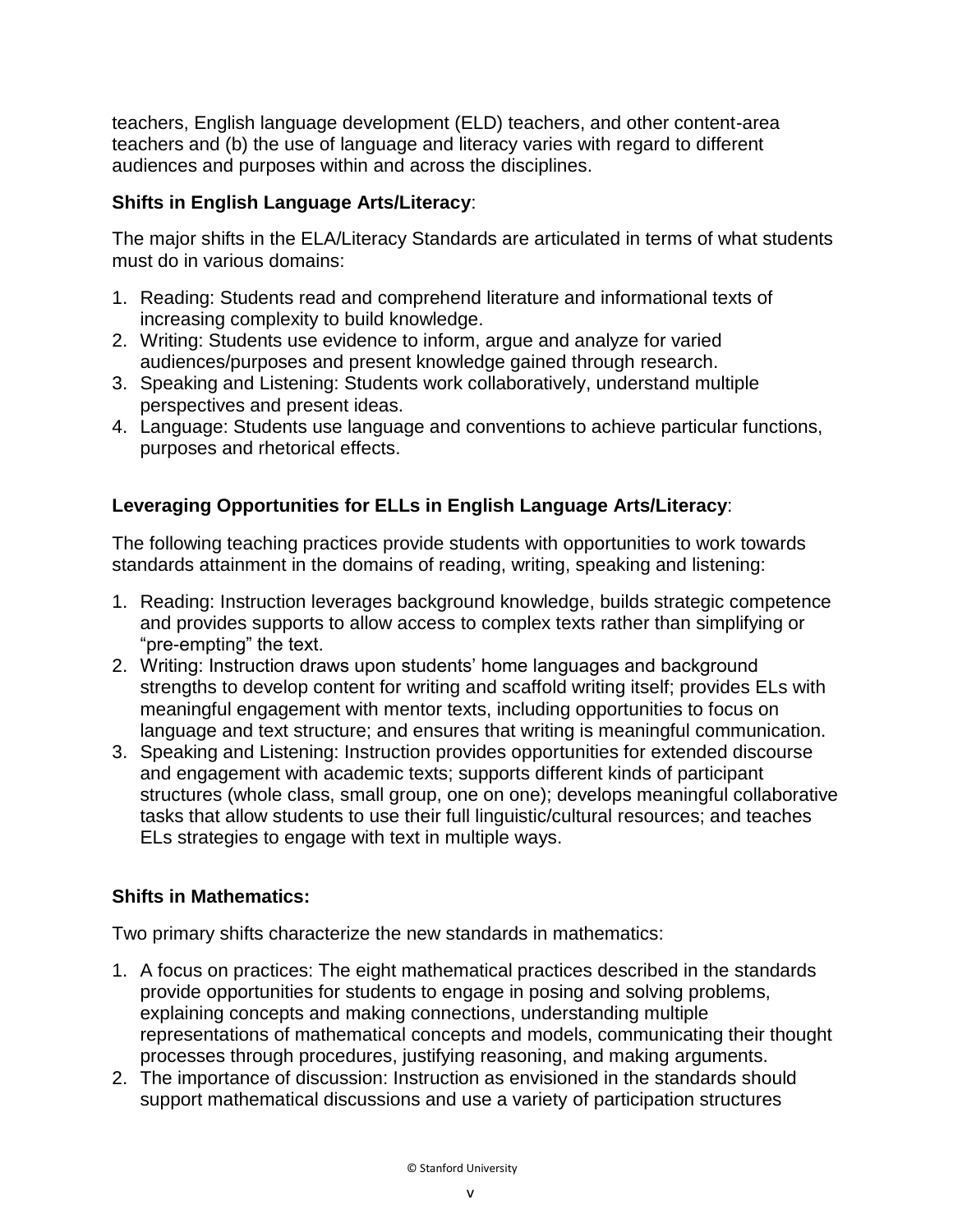(teacher led, small group, pairs, student presentations, etc.) that allow students to use multiple representations (diagrams, charts, symbols, models, etc.) in communicating about mathematical content and engaging in mathematical practices.

## **Leveraging Opportunities for ELLs in Mathematics:**

The following teaching practices provide students with opportunities to work towards developing language competence in the context of mathematics:

- 1. Focus on students' mathematical reasoning, not accuracy in using language.
- 2. Shift to a focus on mathematical discourse practices, moving away from simplified views of language such as those that focus only on vocabulary.
- 3. Recognize the complexity of language in mathematics classrooms and support students in engaging with this complexity: (a) multiple modes (oral, written, receptive, expressive, etc.), (b) multiple representations (including objects, pictures, words, symbols, tables, graphs, etc.), (c) different types of written texts (textbooks, word problems, student explanations, teacher explanations, etc.), (d) different types of talk (exploratory and expository), and (e) different audiences (presentations to the teacher, to peers, by the teacher, by peers, etc.).
- 4. Treat everyday language and experiences as resources, not as obstacles.

## **Shifts in Science:**

Major shifts in the science standards consist of the following:

- 1. Inquiry is redefined as a set of eight science and engineering practices. These include four sense-making practices that are particularly language intensive<sup>1</sup> and parallel to similar demands in math and ELA.
- 2. Instruction focuses on a limited set of core concepts in order to build a coherent understanding of science over multiple years of school.

## **Leveraging Opportunities for ELLs in Science:**

The following teaching practices provide students with opportunities to work towards developing language competence in the context of science:

- 1. Immerse students in science content through observation, investigation, and discourse.
- 2. Use models and visual representations of information as a resource and bridge for ELLs to grasp content.
- 3. Call attention to the language challenges inherent in science texts and discourse as a way of supporting science learning and language development for all students.

 $1$  Practice 2: Developing and using models; Practice 6: Constructing explanations (for science) and developing designs (for engineering); Practice 7: Engaging in argument from evidence; and Practice 8: Obtaining, evaluating and communicating information.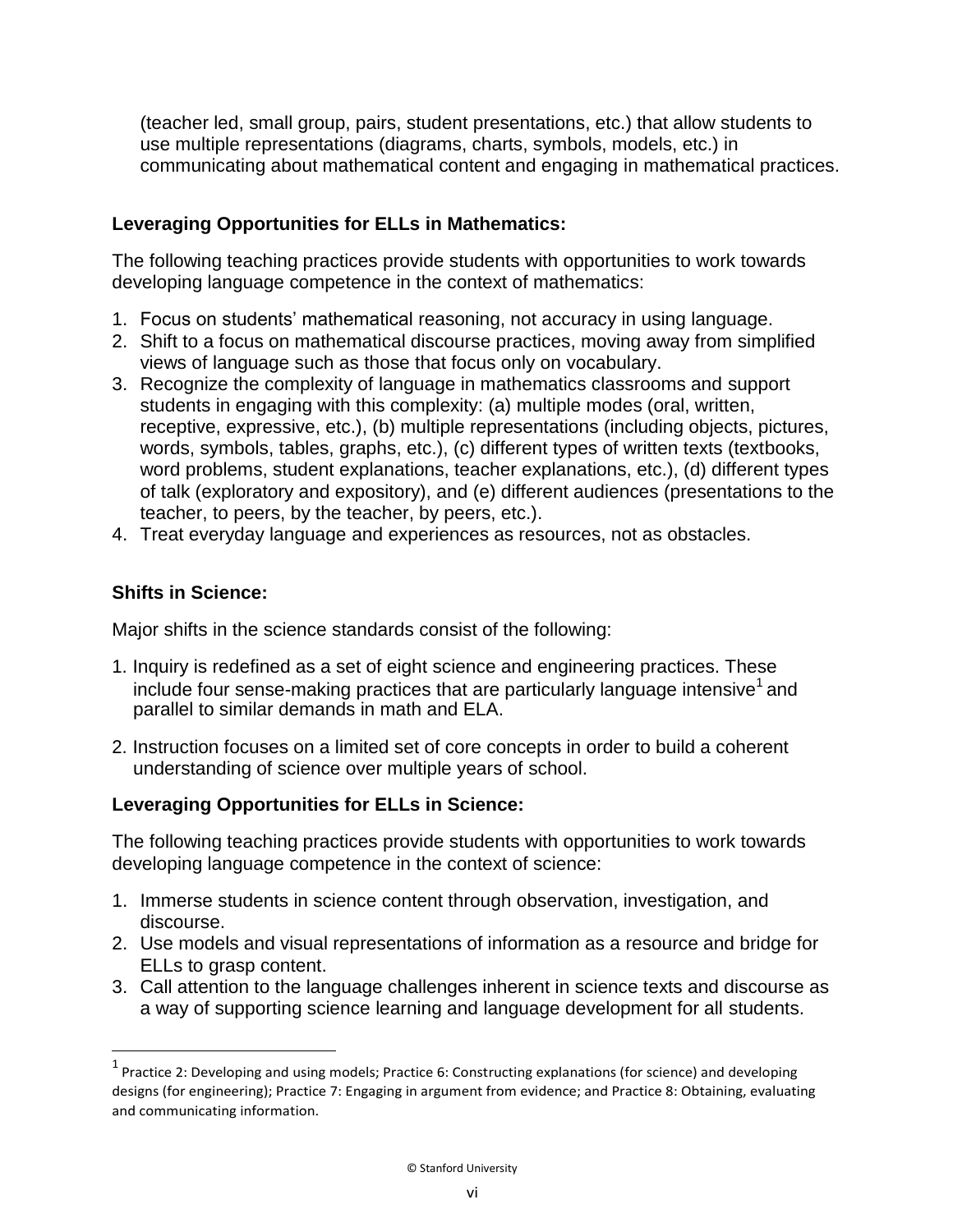#### **Instruction and Teacher Professional Development**

The shifts highlighted above place new demands on teacher capabilities. In this context, schools and districts implementing new curricula to match these standards are already beginning to see the need for professional development in the ways of teaching that embrace these shifts. Santos and Darling-Hammond noted that teacher attention to student language proficiency and home language in the context of a discourse-rich classroom needs to be integral to the skills they are learning at this transitional time. Heritage and Walqui stressed the need for teachers "to get good at contingent assessment" so that their instruction can respond both to the content learning and the language learning needs of their students.

The following goals for ELL instruction emerged from conversations by members of the Understanding Language Steering Committee shortly after the meeting. These goals are meant to guide district administrators, curriculum leaders, principals, coaches, ELL specialists and content-area teachers as they work together to ensure that instruction aligned with the standards is appropriate for the diverse needs of ELLs. Each of these is a target for professional development as well as for instruction:

- 1. Instruction includes supports and enhancements to meet the diverse needs of ELLs as they learn language and content simultaneously.
- 2. Instruction engages ELLs in meaningful activities designed to advance students' language development and ability to comprehend and produce academic discourse.
- 3. Instruction addresses the needs of students with various levels of English proficiency and with a variety of prior school experiences.
- 4. Instruction supports ELLs in building the skills they need to read, comprehend, write and discuss rigorous disciplinary texts and tasks independently.
- 5. Instruction leverages ELLs' prior knowledge, their native linguistic and cultural resources as well as their emerging English language skills.
- 6. Instruction incorporates effective diagnostic and formative assessment practices to determine whether any gaps in understanding are due to difficulty with concepts or with language and, in turn, guide instructional practice.

The concluding remarks by Phil Daro addressed the needs of teachers in the context of these new Standards. He began his remarks with the observation that schools and teachers are asking for very concrete help, both on how to implement the new Standards in their classroom, and on how to support ELLs in that context. He noted that the theme "it doesn't have to be perfect," invoked often during the conference to describe student language use in classroom discourse, can also be applied to teacher practice in developing the discourse-rich classroom environment. Daro went on to argue that "there is a new relationship between language and content that is quite explicit in the Standards" and that "knowledge, cognition, [and] language, these are all threads of a single fabric of learning."

One implication of this interconnection between language and content is that classrooms will need to evolve to devote much more time to student discourse. This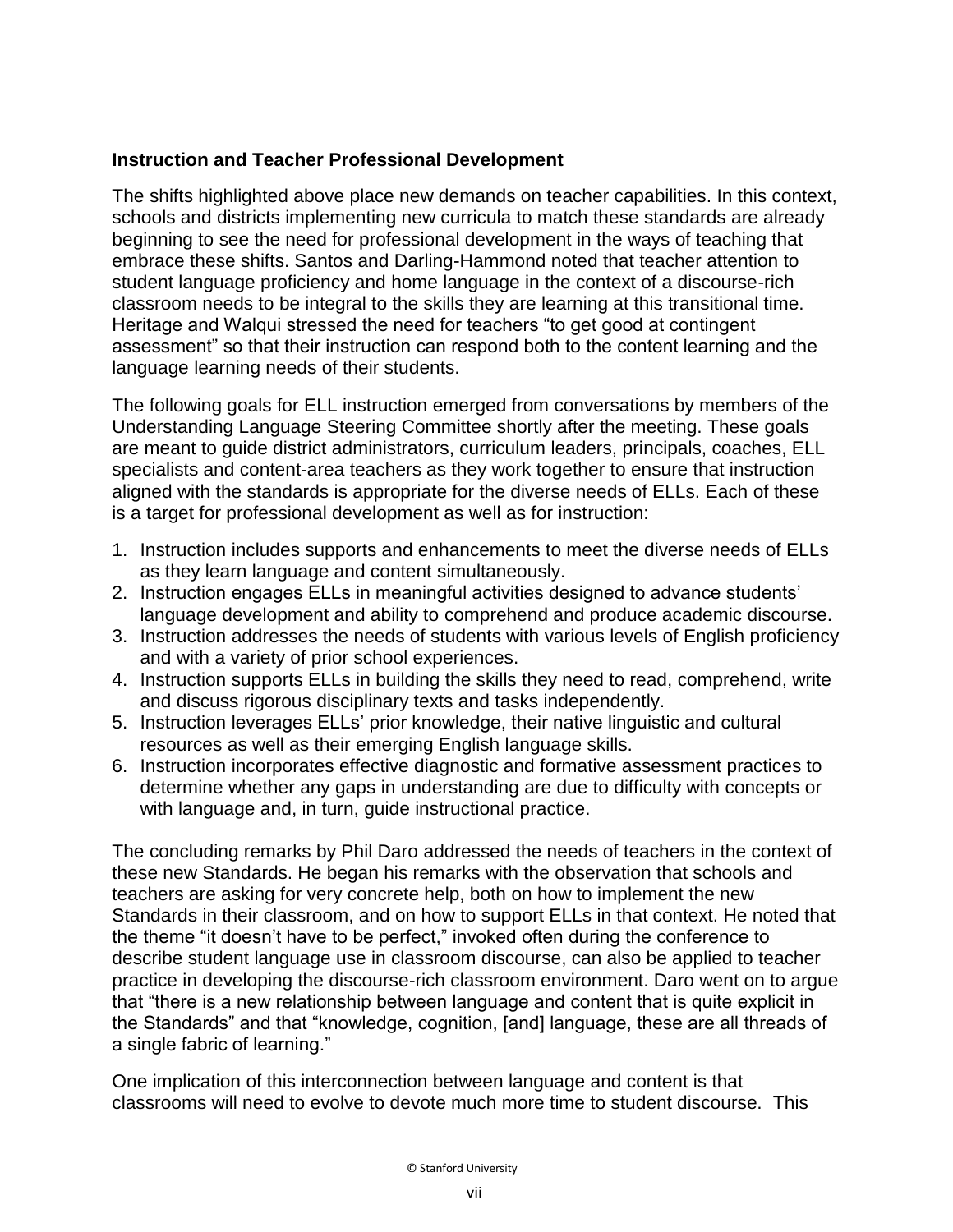change could have either dangerous or positive ramifications for English learners: if an increased focus on language is done carelessly or lazily, ELLs will be left out yet again, unsupported in engaging with rigorous content; however, if the additional discourse time is implemented with attention to participation and inclusion, it will be an excellent opportunity for ELLs to grapple with content regardless of their language skills. Daro stresses that both content learning and language learning require the classroom to "slow down for learning, thinking, and language." He notes that, in classrooms in Singapore, when "a child starts a sentence, everyone waits until it is finished. And if the thought is incomplete, there is a follow-up question [to urge that student or others] to complete the thought." He notes that slowing down will require a trade-off: teachers will be able to 'cover' fewer topics, but will be offering students the chance to make deeper sense of the content they do work with. Learning is best served with a more minute-tominute feedback and decision cycle about what each student needs next, requiring teachers to listen and respond to student thinking, and to support students in "learning how to assess their own sense-making."

## **English Language Learners in Bilingual Programs**

While the majority of talks in the conference focused on ELLs in classrooms where English is the dominant language of instruction, discussion around the paper on bilingual classrooms from Brisk and Proctor revealed that there was substantial agreement that bilingual education is an important path to language and subject-area competence, and can succeed provided that the teachers are themselves highly proficient in both the language of classroom instruction and the subject-area content they teach. The paper points out further advantages of the bilingual approach, with which there was little argument. This option appears to be limited both by policy in some states and by the availability of qualified teachers.

## **Policy Challenges and Opportunities**

The heightened expectations around language in the new Standards pose major challenges for all students who engage with rich academic content, especially English language learners (ELLs). Authors Delia Pompa and Kenji Hakuta offer a set of recommendations for policy makers to consider as states and school systems are implementing the new Standards. Authors Jamal Abedi, Robert Linquanti, Alison Bailey and Mikyung Kim Wolf discuss issues related to English language proficiency standards and the role of the language assessments in the context of the new Standards.

- 1. Ensure **alignment of all key components of the state system with the new Standards**. Curriculum, instructional materials, teacher preparation and professional development systems, and assessments used to measure student performance must be aligned with the Standards to ensure that students are not only taught to higher expectations, but also appropriately assessed for their learning.
- 2. **Develop and implement valid and reliable assessments** for all students that reflect the expanded language demands inherent in the new Standards. Policymakers need to move toward an assessment and accountability system that weighs and includes performance on English language proficiency and academic assessments. Assessment systems based on the new Standards (including the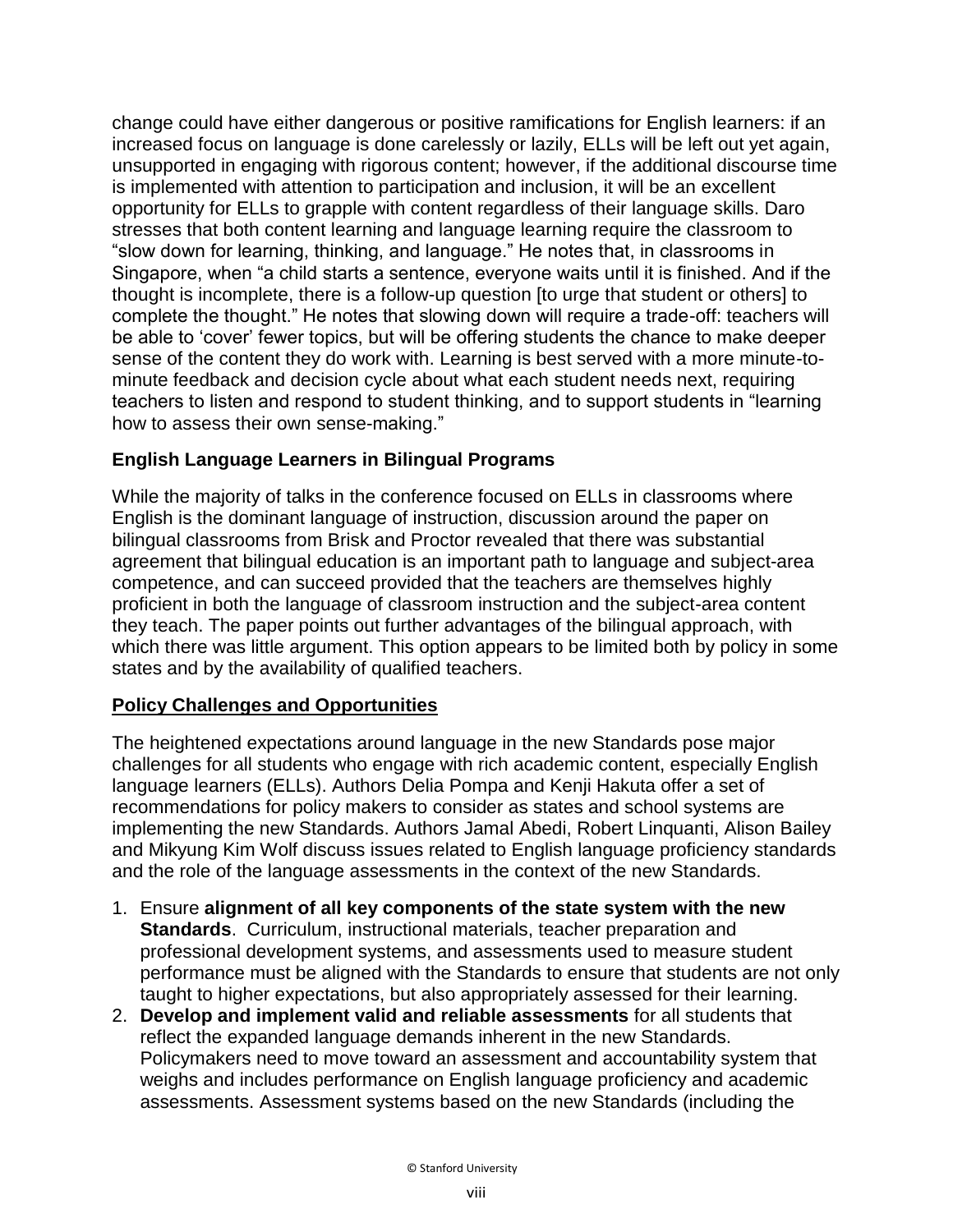systems being developed by the Partnership for Assessment of Readiness for College and Careers, the Smarter Balanced Assessment Consortium, as well as the state English language proficiency assessments) must validly measure the language demands that accompany the new Standards.

- 3. Ensure **professional development** that allows for greater **collaboration** among practitioners to support these common practices both at the student and teacher levels. Some core areas of professional development for all teachers (pre-service, in-service, and bilingual) include:
	- A. Examine the Common Core State Standards and Next Generation Science Standards for the kinds of tasks students will be expected to undertake;
	- B. Develop a foundational understanding of content pedagogy that incorporates an understanding of the language of the discipline(s);
	- C. Develop foundational understanding of language development and strategies for ELLs, with applications *within* the discipline(s);
	- D. Support approaches that build bridges between students' native language knowledge and cultural assets and their evolving acquisition of English in an academic context.
- **4.** Implement effective **parent and community engagement strategies.**

Discussion of English language proficiency (ELP) standards raised the issue of what it means to align or coordinate these standards with the new subject area standards. A variety of opinions were expressed. While the new Standards express the need to attend to ELLs in terms of both language learning and content learning, there are varied views on how best to achieve this, and what role ELP standards play to ensure it. Conference participants generally agreed that English language proficiency standards should be viewed as articulated progressions to help educators understand and attend to ELL students' language development needs, and not as separate, watered-down content standards. Some presenters referred to a "threshold level" of language proficiency, below which explicit language instruction would be necessary to ensure ELLs develop the foundational language skills to meaningfully participate in languagerich content classrooms. Yet there was no agreement on where or how that threshold might be set, and other participants expressed concern about assuming content area teachers by themselves can develop ELL students' language capacities solely through content instruction. Others noted that suggestions to curtail ELP standards and assessments to a "threshold level" might require changes in current federal and state statute, and wondered if such a move could be viewed as undercutting ELLs' protectedclass status under current civil rights law. Further complicating the issue is that current language assessments are built from a view of language learning as learning structure and form, rather than as learning to interpret, interact and present in the content areas, uses identified as critical during most of the conference discussions. As we reported above, in her concluding remarks Guadalupe Valdés challenged assessment experts to envision a new approach to defining and measuring language proficiency aligned with this perspective on language development.

The paper by Bailey and Wolf points out some of the challenges of identifying and defining the language knowledge and skills that students need in order to achieve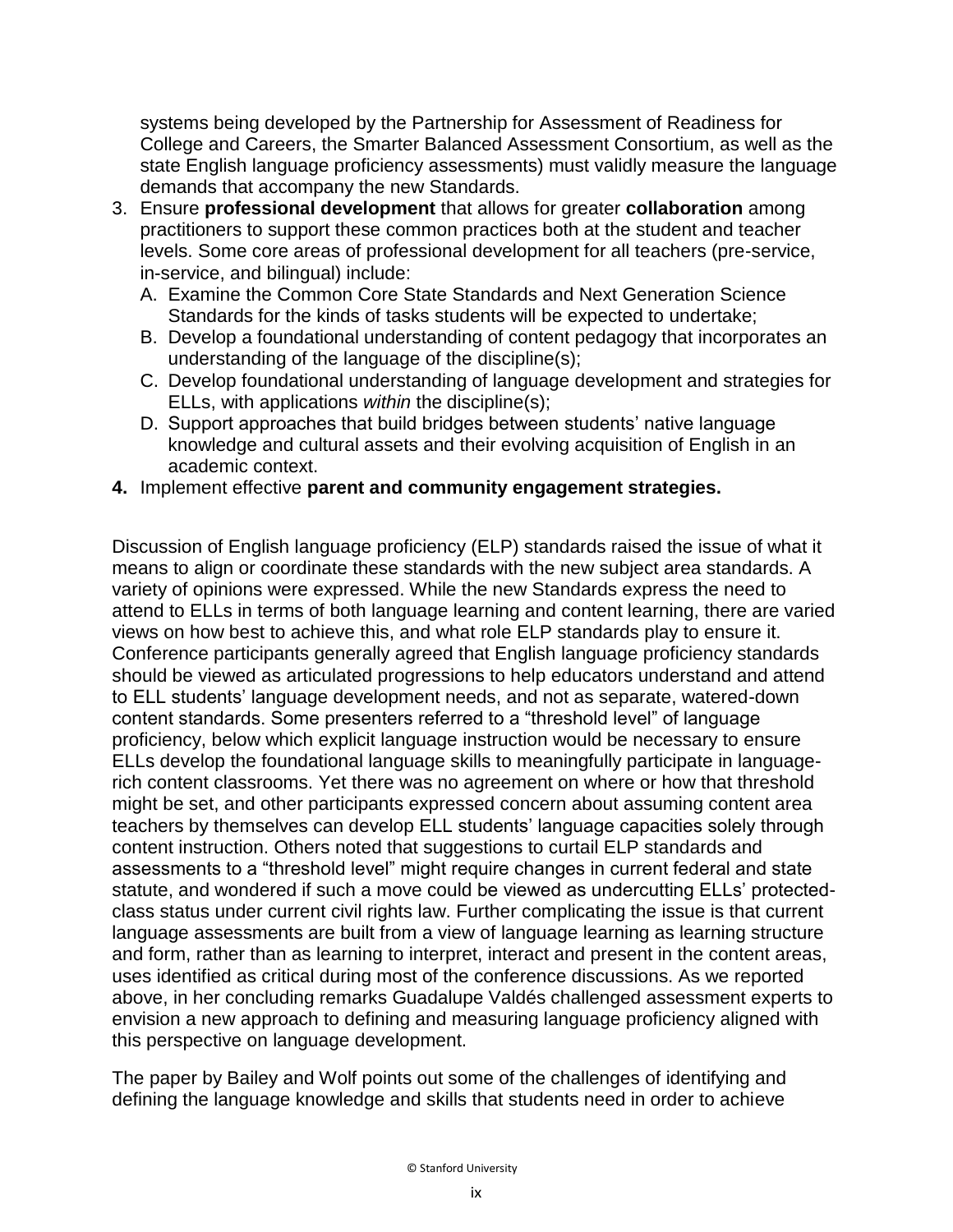proficiency on the new Standards and the variety of ways these might be interpreted. They also noted the need for schools to be able to link student scores on ELP and content-area assessments to investigate correlated problems and respond to them across English-language instruction and content-area teaching. In their paper, Abedi and Linquanti suggest that a framework for ELP standards development is needed that carefully delineates the breadth, depth and complexity of target language uses reflected in new Standards. They also advocate for the collaboration of content, language and assessment experts on key measurement challenges for ELL students as assessments of the new Standards are designed. For example, they call for particular attention to limiting "construct-irrelevant" language burden in both content *and* language assessment items and tasks.

Both assessment papers argued for greater use of formative assessment practices and tools within the larger assessment *and instructional* systems, in order to provide more timely feedback and guidance to both teachers and students.

#### **Cross-cutting Themes:**

Jennifer O'Day reflected on the conference by selecting three words that emerged over and again throughout the discussions of the papers. The first of these was *practice*. Conference participants discussed practice in many contexts: the disciplinary practices expected of students as highlighted in the Standards; instructional practices that teachers will need in order to support and include all students, and the requisite professional development for such practices; practice as a way of developing skills and as building upon prior knowledge, both for teachers, and for students; and the tacit understanding that language and disciplinary learning can only develop through such practice. A second theme was *language* and the opportunities for language learning that exist in content-area classrooms. O'Day pointed out that language is both the path to content and part of the content itself. Making the language demands and practices of the content-area classroom explicit for teachers and students can help teachers support language learning in the service of content-area learning. Teachers need to be able to "help students notice [language] and unpack it as needed for the students to enter into the content, develop their understanding, achieve their goals and carry out the actions that they want to carry out with that content. This is important for all kids, but it is especially important for language learners." Finally, O'Day noted that almost every paper and speaker discussed *opportunity*: opportunities for language learners in changes to classroom practices, opportunities for improving policies and assessments for ELLs, and the particular opportunity provided at this moment by the adoption of new and broadly shared Standards in many states. She ended with a challenge to all participants to find specific and strategic entry points to support needed changes and to turn these opportunities into the reality of "implementation [of the new Standards] that includes ELLs as full participants and full beneficiaries."